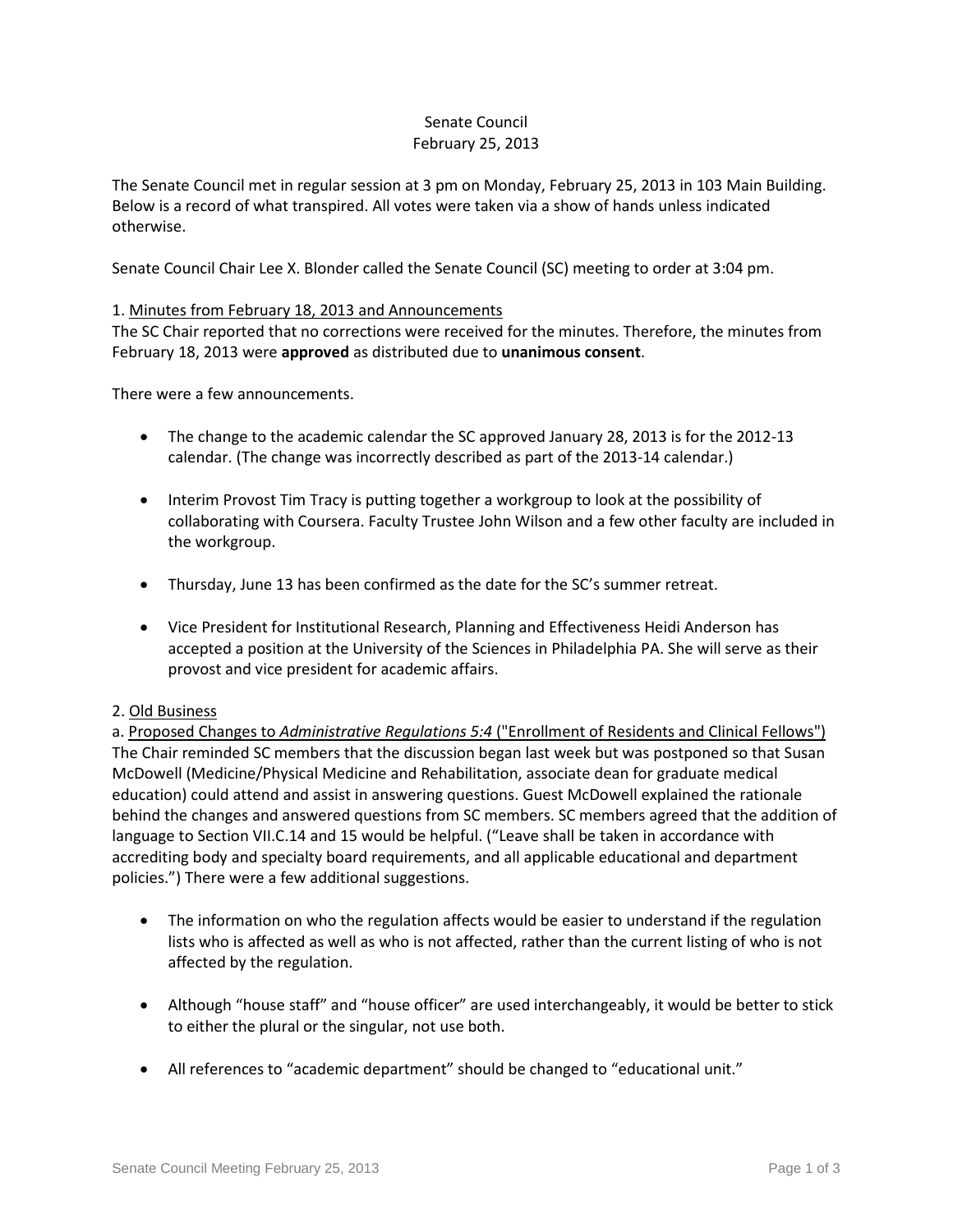• The list of applicable rules and regulations in Section VI should also include the University Senate Rules.

Brion **moved** to table the proposal until revisions are made and it can return to the SC. Wood **seconded**. A **vote** was taken and the motion **passed** with none opposed.

# 3. Committee Reports

a. Senate's Admissions and Academic Standards Committee - Raphael Finkel, Chair

i. Proposed Change to University Scholars Program (exempt from submitting GRE/GMAT scores) Guest Raphael Finkel, chair of the Senate's Admissions and Academic Standards Committee (SAASC), explained the proposal. Some SC members were concerned that a decrease in the number of programs requiring the GRE score will negatively affect data comparisons based on the GRE score, as well as prevent some graduate students from being able to apply for Graduate School grants. Other SC members thought the changes would not be problematic and would help the University Scholars Program grow. After additional discussion, Wasilkowski **moved** to send the proposed change to the University Scholars Program (exempt from submitting GRE/GMAT scores) to the University Senate (Senate) with a positive recommendation. Brion **seconded**. After brief additional discussion, a **vote** was taken and the motion **passed** with a majority in favor and three opposed.

# b. Senate's Academic Programs Committee (SAPC) - Andrew Hippisley, Chair

# i. Proposed New Undergraduate Certificate in Power and Energy

Hippisley, chair of the SAPC, explained the proposal. Guest Larry Holloway (EN/Electrical and Computer Engineering) answered questions from SC members. Brion was concerned that the proposed new certificate did not offer sufficient breadth of content. A few other issues were raised, but one item stood out – SC members thought the proposal needed to include learning outcomes. Guest Ben Withers (associate provost for undergraduate education) opined that it was not fair to departments to ask them at the level of SC review to add things to a proposal – such requirements should be clearly outlined from the very beginning of the creation process. Some SC members agreed. SC members also discussed the requirements for undergraduate certificates, as well as what exactly is required in a proposal for a new undergraduate certificate. Discussion continued.

When there were no further comments, the Chair solicited a motion. Grossman **moved** to send the proposed new Undergraduate Certificate in Power and Energy to the Senate with a positive recommendation to the Senate. Wasilkowski **seconded**. Anderson **offered an amendment** that learning outcomes be added to the proposal prior to Senate review. Wood **seconded** the amendment.

A **vote** was taken on the amendment and the motion **passed** with none opposed and one abstaining. There being no further discussion, a **vote** was taken on the **motion** that the proposed new Undergraduate Certificate in Power and Energy be sent to the Senate with a positive recommendation after learning outcomes are incorporated. The motion **passed** with none opposed and one abstaining.

# ii. Proposed New Undergraduate Certificate in Musical Theatre for Voice Majors

Hippisley explained the proposal for a new Undergraduate Certificate in Musical Theatre for Voice Majors. There was a request that the description of courses be clarified so that it was more obvious that a student chose one course from the list. Guest Nancy Jones (FA/Theatre, department chair) agreed to change the language.